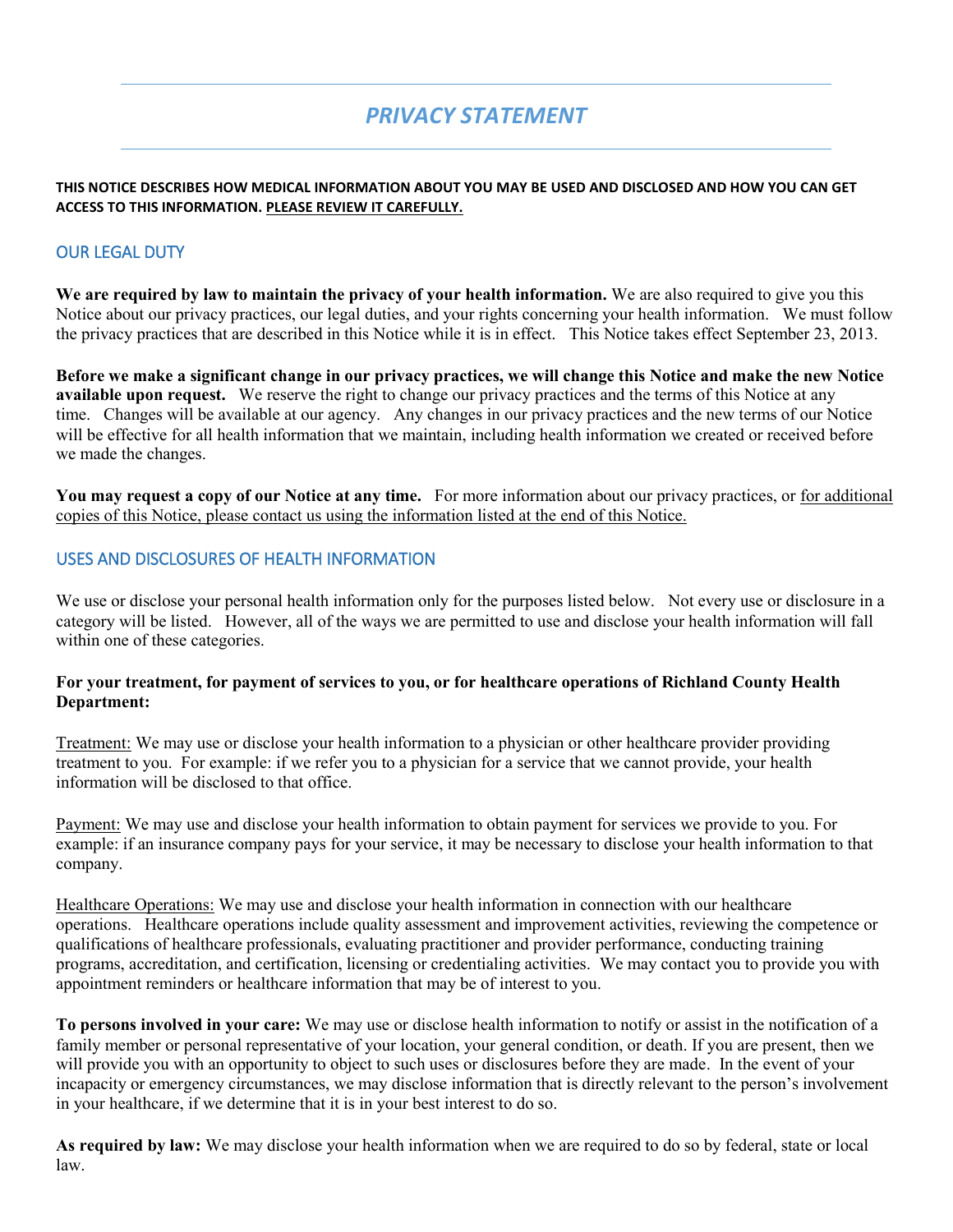**For judicial and administrative proceedings:** We may disclose medical information about you in response to a court or administrative order. We may disclose medical information in response to a subpoena, discovery request, or other lawful process, but only if efforts have been made to tell you about the request or to obtain an order protecting the information requested.

**For law enforcement purposes:** We may disclose health information to law enforcement officials when certain conditions are met.

**For public health activities:** We may use and disclose your medical information for public health activities, including to report births and deaths, or to the FDA concerning product recalls. We may disclose your health information to the extent necessary to avert a serious threat to your health or safety or the health or safety of others such as communicable disease reporting.

**Abuse, neglect or domestic violence:** We may disclose your protected health information to the appropriate authorities if we reasonably believe that you are a possible victim of abuse, neglect or domestic violence or other crimes.

**For health oversight activities:** We may disclose medical information to a health oversight agency for activities authorized by law.

**For workers' compensation:** We may release medical information about you for workers' compensation or similar programs.

**For national security and similar government functions:** We may disclose to military authorities the health information of Armed Forces personnel under certain circumstances. We may disclose to authorize federal officials health information required for lawful intelligence, counterintelligence, and other national security activities. If you are an inmate of a correctional institution or under the custody of a law enforcement official, we may disclose information about you to the institution or official under certain circumstances.

**Research:** We may disclose health information to research institutions, but only if efforts have been made to tell you about the request or obtain a protection order for the information requested. Should we receive such a request for research, every effort will be made to disclose information that does not contain individually identifiable information.

**With your authorization:** Other uses and disclosures of medical information not covered by this notice or the laws that apply to us will be made only with your written authorization. If you give us authorization, you may revoke it in writing at any time. Your revocation will not affect any use of disclosures permitted by your authorization while it was in effect.

## YOUR RIGHTS

**Access:** You have the right to look at or get copies of your health information, with limited exceptions. You must make your request for access to your medical records in writing by using the forms we provide or sending us a letter to the address at the end of this Notice.

We may deny your request in certain very limited circumstances. If you are denied access to medical information, you may request that the denial be reviewed. Another licensed health care professional, not directly involved in the decision to deny your request, will review your request and the denial. We will abide by the outcome of the review.

**Disclosure accounting:** You have the right to receive a list of disclosures that we or our business associates made of your health information for purposes other than treatment, payment, healthcare operations and certain other activities, for a period of time up to the last six years, but not including dates before April 14, 2003. If you request this accounting more than once in a 12 month period, we may charge you a reasonable, cost-based fee for providing the list.

**Request restrictions:** You have the right to request that we restrict how we use or disclose your medical information for treatment, payment, or health care operations or the disclosures we make to someone who is involved in your care or the